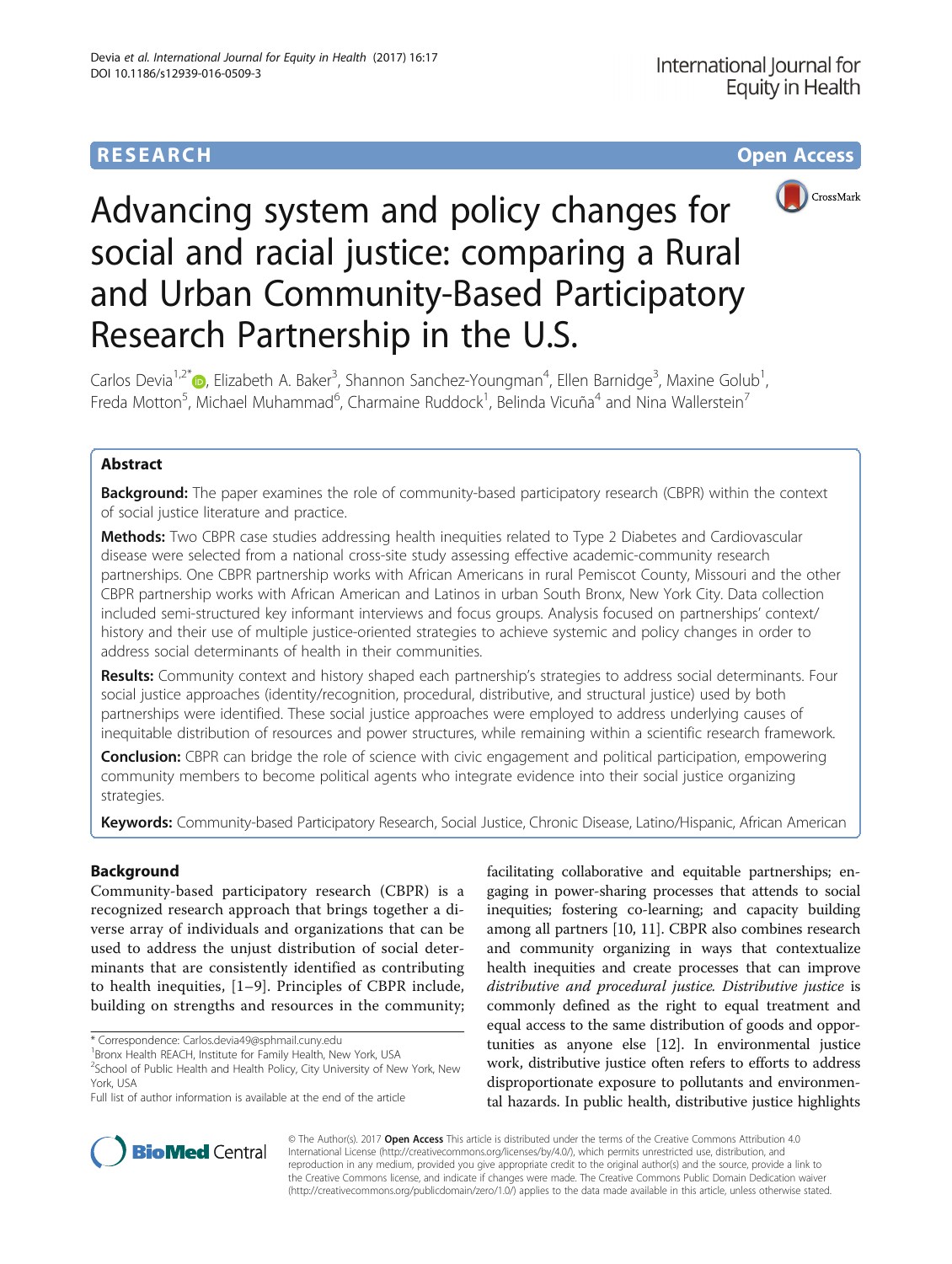the need to redress disparate access to resources, assets and services within communities [[13](#page-12-0)–[17\]](#page-12-0). Procedural justice refers to the right to equality and democratic inclusiveness in decision-making processes. Of particular importance is the concept of agency, and that community participation and representation in the political processes is key to policy and social change [\[15](#page-12-0), [18](#page-12-0)–[20\]](#page-13-0).

While the current literature underscores how CBPR promotes distributive and procedural justice, [\[15\]](#page-12-0) there has been less discussion about how CBPR can be used to integrate health concerns into a broader social movement agenda to alleviate social, racial, and economic injustices. Conceptual frameworks from sociology and political science can be useful in exploring how social justice and social movements can enhance our understanding of CBPR's potential to reduce health inequities [\[21, 22](#page-13-0)]. In particular, these frameworks suggest that CBPR partnerships can function as social movements because they explicitly mobilize individuals and organizations to alter power deficits and effect social transformations for sustained community and political action [[21](#page-13-0), [22\]](#page-13-0).

This social movement/social justice perspective adds to CBPR in that it not only calls for equal access to resources (distributive justice) and equitable voice (procedural justice) but adds two further goals: structural justice or redistribution of resources and wealth, and a call to address politics of recognition or identity politics [\[23\]](#page-13-0). Structural justice or redistribution intervention strategies extend beyond those used for distributive justice that often focus on distributing benefits or goods fairly, for example allocating vouchers for farmers' markets. Structural strategies include transforming broader economic structures such as a fair minimum wage; or democratizing how investment decisions are made, such as tax incentives that enable supermarkets to invest in poor communities, thereby reducing food deserts. While these policy changes might appear to be more nationally based, much of the responsibility for enacting and implementing them occur at the community, locality, or state level.

In contrast, strategies addressing recognition or identity politics target injustices that are based in cultural or social identities rooted in domination, and subjected to patterns of communication that are associated with a more privileged social identity. These strategies also target non-recognition, or being rendered invisible by authoritative institutions, and disrespected, such as being routinely disparaged in stereotypic representations or everyday micro-aggressions. Remedies for this form of injustice also include revaluing the cultural practices of marginalized groups, gaining recognition of new social identities, and transforming dominant cultural patterns.

CBPR can align with these four social justice strategies (distributive justice, procedural justice, structural justice, recognition/cultural/identity) by using research data to support collective action to change practices and policies through agenda-setting, shaping legislative content, and influencing regulatory policies affecting marginal groups. In addition, incorporating all four social justice strategies highlights the importance of using intervention strategies that place individuals and their pertinent institutions within social, cultural and historical contexts; and encouraging real engagement at all phases of the research process [\[11](#page-12-0), [24, 25\]](#page-13-0).

This paper explores how two CBPR partnerships successfully took a social justice research and action approach combined with their local historic, political, and racial contexts to address inequities and racism, while still staying within a scientific research framework. We analyze how partnerships use multiple justice-oriented strategies to achieve intermediate systemic and policy outcomes. The focus is on these intermediate systemic and policy outcomes given their importance in contributing to behavioral and other health status outcomes.

Both partnerships were initiated in the late 1990s, under the Clinton-era Conversation on Race, [[26\]](#page-13-0) and received multiple years of funding from the Centers for Disease Control and Prevention (CDC), plus subsequent funding from the National Institute on Minority Health and Health Disparities (NIMHD). Bronx Health REACH (BHR) is a partnership with the Institute for Family Health (a federally qualified health center network), churches, and other community-based organizations collaborating to eliminate health inequities related to diabetes among African American and Latinos in the South Bronx, New York. Men on the Move (MOTM) is a community-academic partnership in rural Pemiscot County, Missouri addressing individual, environmental, and social determinants of heart disease among African Americans. Both CBPR case studies are first presented with attention to how the unique social and political contexts enhance or inhibit the prospects for mobilization, cause particular claims to be advanced rather than others, and impact the strategies that partnerships use. Each partnership is then examined through the four social justice strategies. Results are presented with quotations reflecting partnership achievements and illustrating how differences and similarities in context shaped each partnership's strategies for social justice, advocacy and interventions to address social determinants of health. We conclude with discussion on lessons learned and implications for future CBPR research and social justice initiatives focusing on reducing health inequities.

# Methods

The two case studies were selected from a larger National Institute of Health (NIH) investigation, led by the University of New Mexico (UNM), [[27](#page-13-0), [28\]](#page-13-0) to test a CBPR conceptual model; assess the variability of CBPR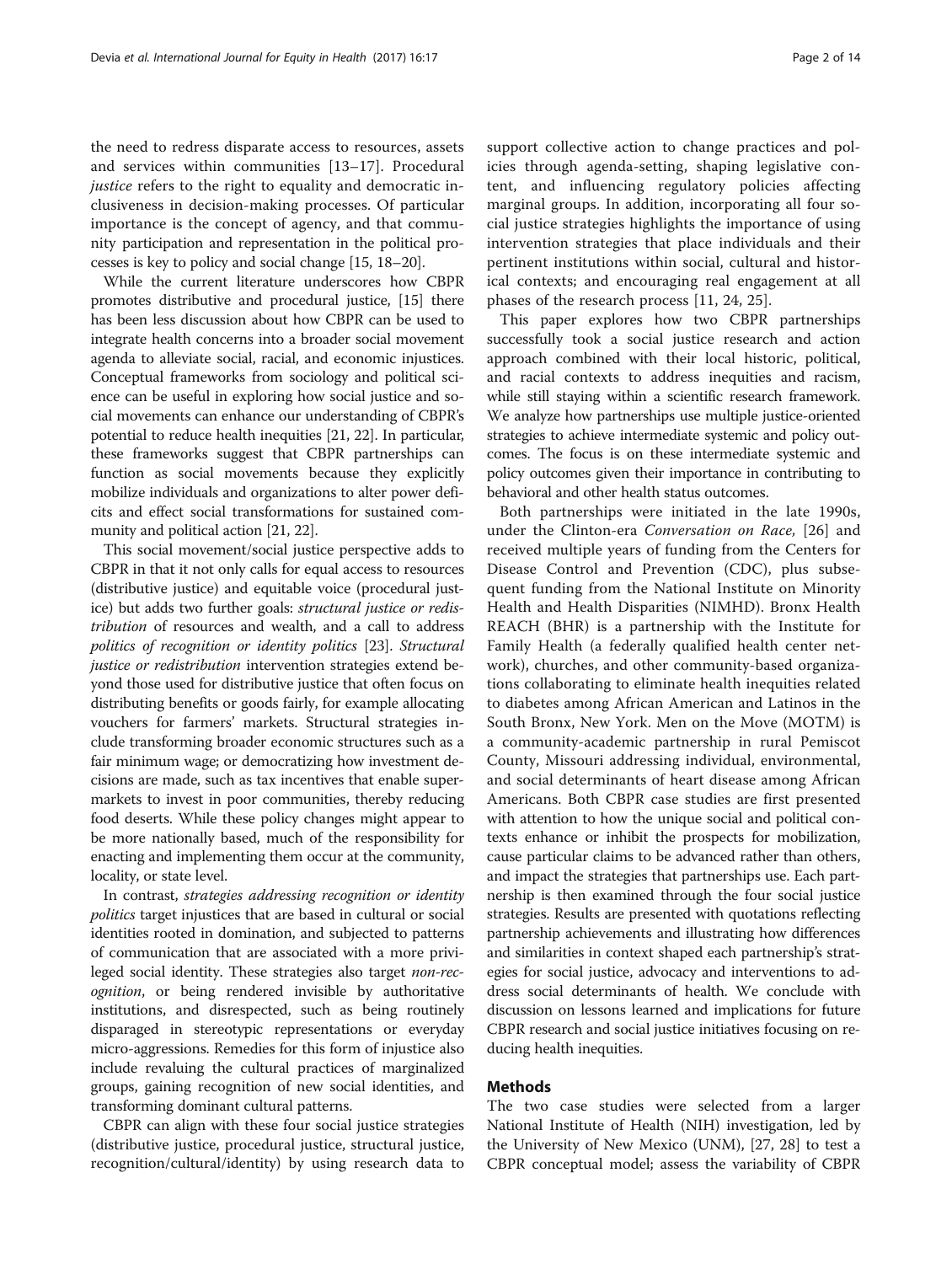partnerships nationwide; and identify associations between contexts, partnering characteristics, research, and health outcomes. This mixed methods study [\[29](#page-13-0)] consisted of two concurrent research phases: 1) internet surveys to federally-funded research partnerships; and 2) in-depth case studies with academic-community CBPR partnerships. The case study arm used a purposeful sampling strategy to recruit diverse CBPR partnerships: by geographic distribution (both regional and urban/rural); by ethnic/racial or other disadvantaged populations; and by health condition. This paper focuses on qualitative data collected and analyzed for two in-depth case studies.

#### Data collection

In 2012, UNM researchers collected data for both academic-community CBPR partnerships. Data collection per case study included: 12–18 semi-structured individual interviews; 1–2 focus groups; a brief closeended survey distributed to a wider group of partners; document review and a historical timeline exercise with case study partners. Community coordinators facilitated data collection by providing access to partners and to partnership meetings. In keeping with CBPR principles, we developed agreements with each partnership, returning interviews to all study participants, and narratives (with de-identified quotations) to enable cointerpretation and use of the data.

#### Data analysis

The analytic process consisted of coding and iteration of transcribed interview and focus group materials, using AtlasTi. Four members of the UNM study team took the lead for each case study, with each member reading and coding transcripts independently, meeting to ensure consistency in coding and theme development, and developing narratives to send back to each partnership. As we completed narrative documents for the two case studies included here, we recognized the potential for mutual learning around CBPR policy change. Thus, we invited members of the BHR and MOTM partnerships to join together on a publication exploring their experiences with a CBPR social justice-oriented partnership engaging in interventions and policy change. For almost 2 years, the group held conference calls and in-person meetings to analyze the data and produce the first draft of the manuscript. The analyses of partnership contexts grounded the analyses of the other themes, as we examined how socio-economic and historical conditions can impact partnership strategies and effectiveness (e.g., how federal or state/local policies, which often maintain discriminatory conditions and fostered research mistrust, can be balanced by social-political community strengths) and community's history of organizing (e.g., capacity to

participate in advocacy which can affect the trajectory of the research). Subsequent analysis focused on partnerships' utilization of the four types of justice strategies.

# Two case studies

#### The Bronx Health REACH Coalition

With initial funding provided by CDC since 1999, the Coalition with over 70 community and faith-based organizations is dedicated to eliminating racial disparities in diabetes outcomes in the South Bronx and surrounding communities [\[30](#page-13-0)]. The South Bronx is the poorest urban congressional district in the United States, where 95% of the residents are African American or Latino, who suffer disproportionately from diabetes with approximately 16% of residents diagnosed, compared to 12% Bronx-wide, 9% in New York City (NYC) and national rates of less than 8% [\[31, 32\]](#page-13-0)

In 2001, BHR created a Faith-based Outreach Initiative (FBOI) to expand Bronx churches and clergy capacity to integrate information about health disparities and health promotion into their liturgy, implement wellness programs and engage in system-wide changes to address diabetes-related disparities [\[33](#page-13-0)]. In 2005, BHR received funding from NIMHD to evaluate the capacity of FBOI: 1) to change knowledge, attitudes and behaviors about healthy eating, physical activity, diabetes management, and navigating the health care system; and 2) to mobilize clergy and congregants to promote access to equitable health care services and healthy food through public policy. A community research committee of residents, community leaders, pastors, physicians, and academics guided FBOI activities and evaluation [\[34](#page-13-0)].

Over the years, the FBOI successfully engaged hundreds of community members in diabetes prevention programs promoting active living and healthy eating, resulting in weight loss [[35, 36\]](#page-13-0). At the policy level, BHR launched successful school-based wellness initiatives, resulting in a policy to replace whole milk in all 1579 NYC public schools [\[37](#page-13-0)] and passing City Council legislation to further ensure that public school students receive the state-mandated physical education [\[38](#page-13-0)]. Many pastors also advocated from the pulpit, [[39](#page-13-0)] mobilizing community members to confront segregated and disparate access to specialty medical care. The result was the filing of a legal complaint with the New York State (NYS) Attorney General against a number of New York City academic medical institutions [[40](#page-13-0)]. Later on local Bronx state elected officials also sponsored a health equality bill in the NYS Assembly and Senate seeking to integrate outpatient specialty care services in NYS teaching hospitals [\[40\]](#page-13-0). Most recently, BHR and other partners (including the Bronx Borough President's Office, the Bronx District Public Health Office of the NYC-DOHMH, Montefiore Medical Center, CUNY's Institute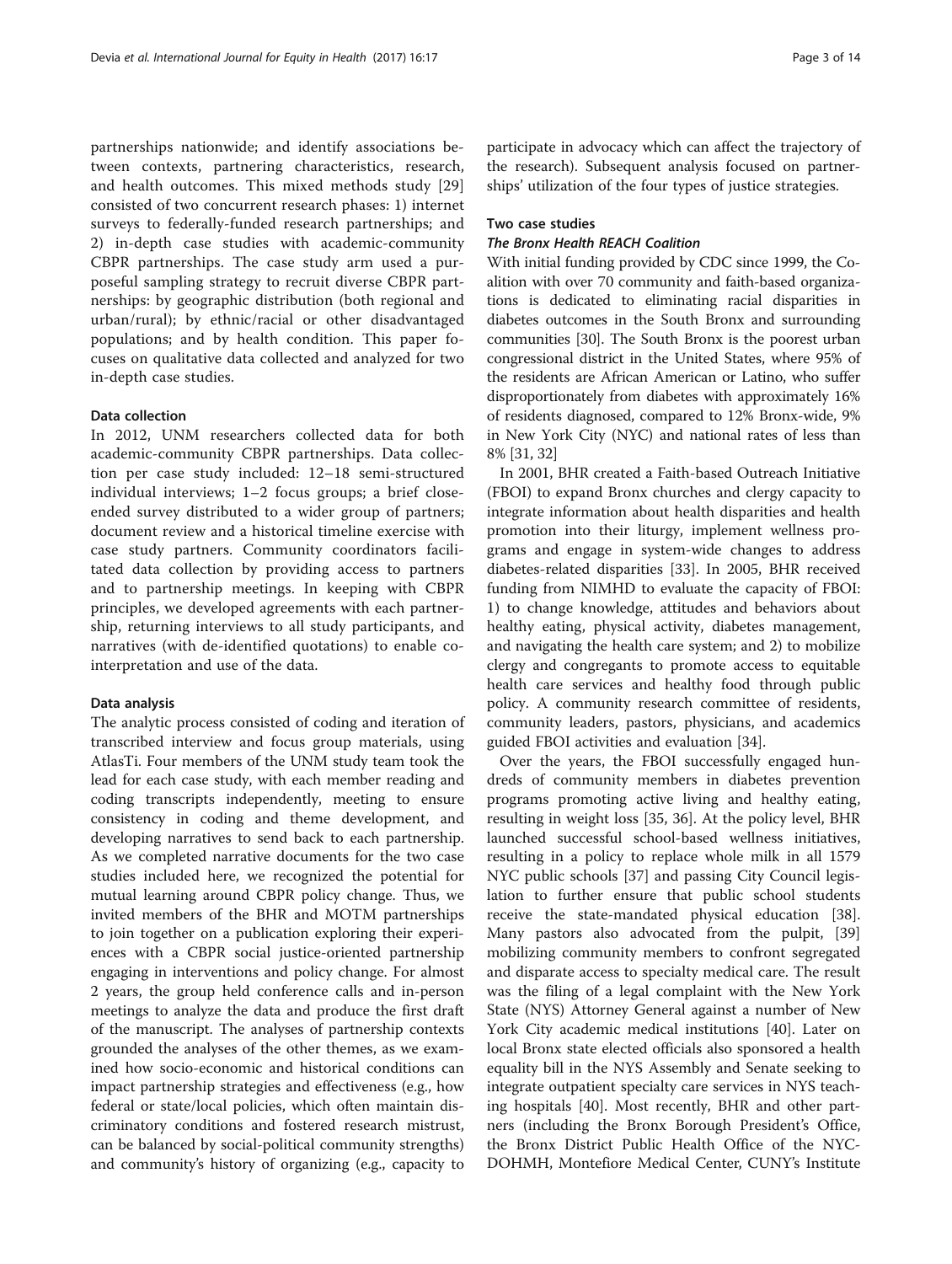for Equity at Lehman College and other stakeholders) launched #Not62-The Campaign for A Healthy Bronx. This was in response to the Robert Wood Johnson Foundation's County Health Rankings Report, that ranks the Bronx last among New York's 62 counties in both health factors and outcomes, including diabetes, infant mortality, and mental health [[41](#page-13-0)]. The #Not62 campaign is a community call to action to its elected leadership, city and state government, business and faith-based leadership, healthcare executives and community residents to build a foundation and infrastructure that address the social and economic factors impacting the overall quality of life. The intended goal is to create an environment that promotes health equity and eliminates health disparity.

#### Men on the move

A rural county located in the Bootheel Region of Southeast Missouri, Pemiscot County is 26% African American, [[42](#page-13-0)] with African Americans in the county having almost double the rate of deaths due to heart disease compared to the state as a whole [[43](#page-13-0)]. About 55% of the African American population has less than a high school education, and 56% live below poverty [[42](#page-13-0)]. Similar to the Bronx, the Robert Wood Johnson Foundation's County Health Rankings Report ranked Pemiscot County 115th out of 115 counties in Missouri both in regard to health factors and outcomes [\[44\]](#page-13-0).

The initial work with Pemiscot County started in 1989 through a partnership with Saint Louis University's (SLU) CDC-funded Prevention Research Center focused on reducing chronic disease. Based on conversations with community partners in 1998, the partnership's focus shifted from individual risk behaviors to the broader social and environmental determinants of chronic disease. In 2005, the partnership received funding from the NIMHD to co-create Men on the Move (MOTM), a communityacademic partnership focusing on educational and economic factors influencing health. Since its inception, the partnership has included community members, community and faith-based organizations, business owners, local governmental leaders, and many others. Including African Americans and Whites, MOTM is unique in a region with a significant history and ongoing individual and institutional racism. Their collective recognition of this served as a "catalyst" to have intentional conversations about racism both institutional and individual, economic deprivation and the impact of these realities on the partnership and the interventions.

MOTM's initial work, focused on education and economic factors. Their work with education facilitated community members being trained as GED educators and mentors, and the development of GED classes at locations outside the traditional educational system as many of those who needed a GED felt abandoned and ostracized by these institutions. MOTM also facilitated an economic evaluation of the region that led to dialogue and collaborations with local government offices and business leaders and facilitated changes in policies and environments that ultimately expanded job-training opportunities. MOTM also provided a Leadership and Job Readiness course to enhance "soft skills" (e.g., communication, conflict management, team work) among African American men. Those who participated in the course reported increased hope and improved coping post intervention, and approximately 10% obtained full time paid employment [[45](#page-13-0)]. These collaborations also resulted in two local mayors providing land to create production gardens, where the produce was sold to food retailers. In addition, access was granted to city water and permits, previously not available to the African American community. As a result of the individual and environmental level interventions to reduce cardiovascular disease, participants in MOTM reported an increased consumption of fruits and vegetables and decreased hypertension and Body Mass Index [\[46\]](#page-13-0).

#### Results

A combination of 2 focus groups and 28 key informant interviews were conducted. BHR had 23 participants and MOTM had 12 participants (see Table [1](#page-4-0) for characteristics of study participants). BHR participants were mostly women (74%) and MOTM participants were equally distributed by gender ( $n = 6$  males and 6 females). Participants in the BHR case study self-identified as African American/Black (39%), Latino or Hispanic (26%), and white not of Hispanic origin (35%). Participants in the MOTM case study self-identified as African American (42%) and White not of Hispanic origin (58%). Both groups included participants who were community members and University or Academic partners for the study. BHR participants included 9 University/Academic partners (39%) and 14 Community members (61%). A similar percentage break down of partners' identities was found in the MOTM group with 4 University or Academic partners (33%) and 8 community members (67%). The study results are presented in two sections: 1) partnership context and participants' perspectives on their community history and environment and 2) partnership's social justice approaches.

## Context

Although based in very different socio-historical contexts, both partnerships were acutely aware of the impact of racial segregation and class-based discrimination on social and political conditions. In the Bronx, partners observed the effects of current segregation practices with references to Jim Crow laws. The Jim Crow era, post-civil war, as well as the current New Jim Crow era [\[47\]](#page-13-0) refers to policies that unfairly discriminate against African-Americans and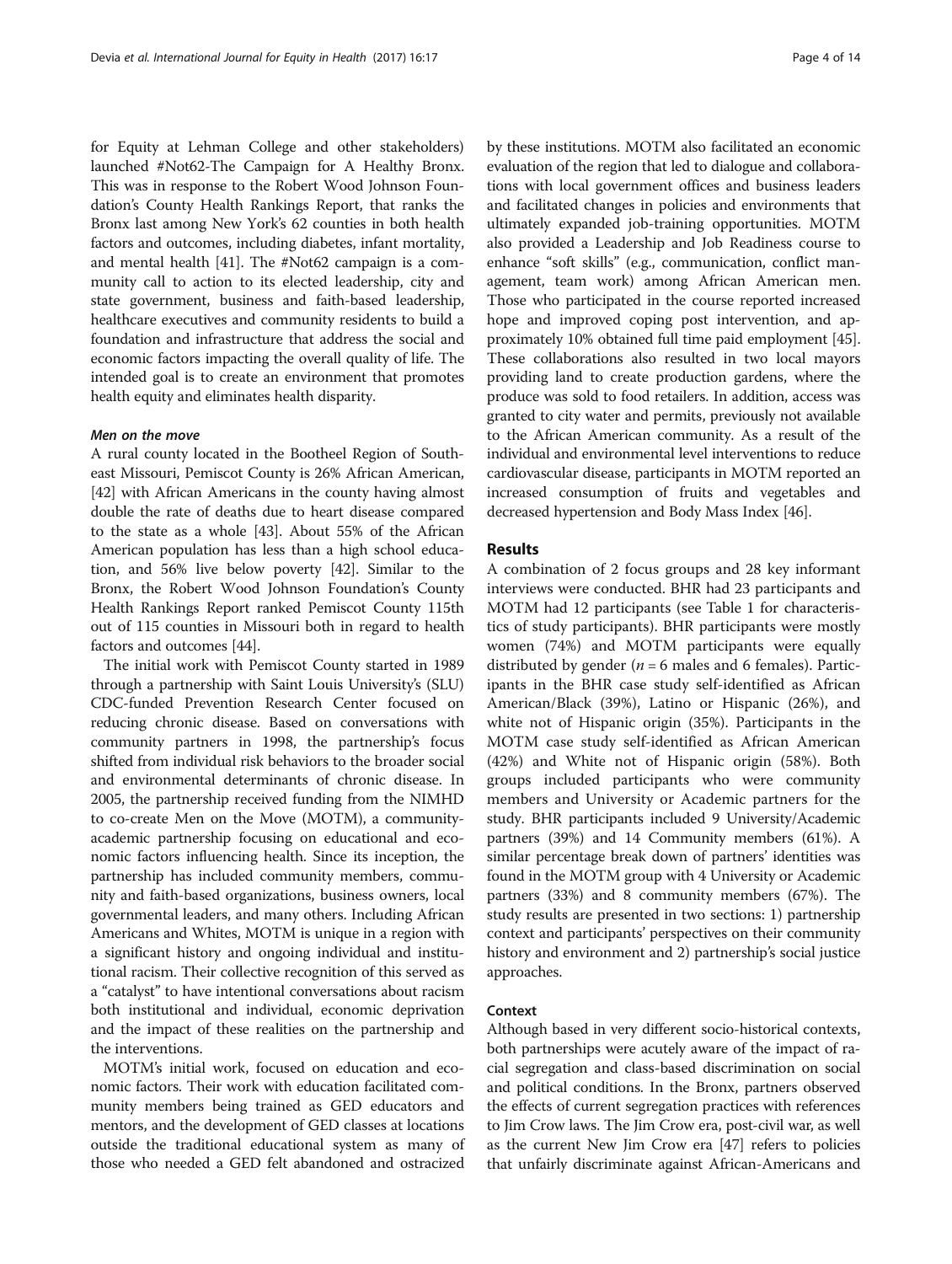|                                 | Bronx Health REACH Men on the Move | (MOTM)   |
|---------------------------------|------------------------------------|----------|
|                                 | N(%)                               | N(%)     |
|                                 | $N = 23$                           | $N = 12$ |
| Gender                          |                                    |          |
| Male                            | 6(26%)                             | 6(50%)   |
| Female                          | 17 (74%)                           | 6(50%)   |
| Race/Ethnicity                  |                                    |          |
| African American/Black          | 9 (39%)                            | 5 (42%)  |
| Hispanic or Latino/a            | 6(26%)                             |          |
| White not of Hispanic<br>origin | 8 (35%)                            | 7 (58%)  |
| Partnership Representation      |                                    |          |
| University/Academic             | 9(39%)                             | 4 (33%)  |
| Community Members               | 14 (61%)                           | 8 (67%)  |

#### <span id="page-4-0"></span>Table 1 Characteristics of participants

other people of color, even though they don't explicitly implicate "race" as the rationale for enacting the unfair laws or ordinances. Bronx partners saw unequal power structures as racialized, with people of color facing discrimination in their day-to-day lives and in access to health care and healthy food.

"So, to me, the disparity is that here we are in 2012 and still there's a colored door and a White door [to health care]… If you go to the door where you belong, because [you know], that's where you belong … [then] you know what disparity means … What does disparity mean? It means you can't have what somebody else has; and so normally, somebody else that has it do[esn]'t look like you. That's disparity."

Participants in the Bronx situated current efforts within the historical context of the dearth of public and private resources within medical care. Specifically, partners began to grapple with disparate access to care, focusing on the difficulty in obtaining necessary outpatient specialty care.

"We were absolutely appalled by the fact that we would call for a specialty consult, and if somebody didn't have private insurance they'd send an intern and then a resident. Then they'd send a fellow, and you were lucky if the person ever saw an attending physician… so we started to really think about what it meant to be operating in a system [of care] within a system [of care] that really was rife with disparities in treatment and how institutionalized this was into the delivery systems that we were interfacing with."

Community members explicitly linked poor nutrition with a lack of healthy food choices in local markets highlighting the importance of efforts to improve environmental conditions and redistributive policies.

"When we put together that action plan to address obesity, we had discrete programs. Right? We were going to do nutrition education in churches and in an after school program…And as we did the nutrition education, the folks who were getting the nutrition education said, "But it's not enough to give us this education if when you go outside and you look in our grocery stores you don't see the food that you're telling us we should be eating."

In MOTM, partners understood the unanticipated discriminatory effects of outlawing segregation in a rural environment with already constrained economic opportunities.

"I think in terms of context that is important … is when segregation was outlawed, both in schools and in businesses and other things, what happened was this community lost their African American middle class, because all of the teaching positions went to Whites in power. All of the jobs … it's still to this day."

The long-term impact has been the creation of local policies and structure, through informal networks of business interests who have influence over city and county policy, which create significant economic inequities.

"There's agribusiness down here that has power over and above anything else; and the extent to which they can keep some of these structures hidden enables the power structures to maintain their power. And I think, as a result, a lot of times people who haven't left the community have absolutely no idea that you could do things differently … There are policies down here that are clearly against federal policy. Whether or not it is brought to light as such, they actually try not to bring it to light."

Practices of structural racism influence not only the way that the White community interacts with the African American community, but also the way African American community support African American businesses.

"If you put one crawdad in a bucket, you have to put the lid on. [if] you put two crawdads in the bucket; you no longer have to keep the lid on, because they keep each other down. And that is the description that several community members say unbeknownst to each other, years apart they used that same analogy. And it is very, very sad that people in the community don't support each other's growth; and so, as a result,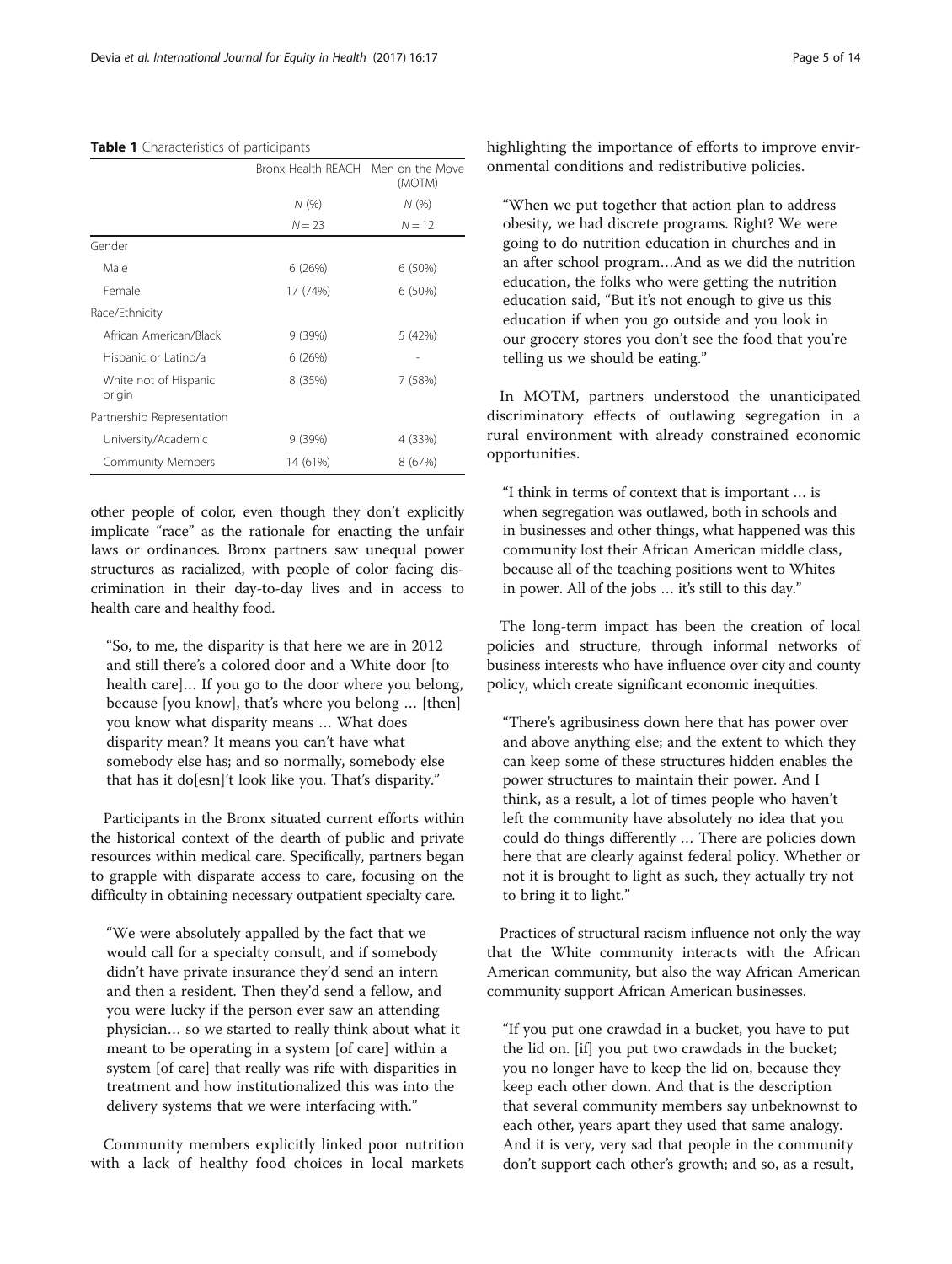they keep each other down. That's a huge contextual piece in terms of trying to create change in the community. Because any kind of benefit that somebody has, somebody else wants to take it away."

MOTM grounded their multi-pronged efforts to incorporate behavioral change within the broader scope of these economic and political factors.

"We need jobs. And if I had a job, then I could worry about having enough time to cook a meal or eat this food. But they don't identify maybe their access to food or their high diabetes or cardiovascular rates as a problem or a need; when they maybe just want jobs or they are struggling with institutional racism, or a sense of hopelessness. I think the project serves as a catalyst to begin those conversations … We have created spaces to have these conversations with the community at the same time as providing access to food and cooking demonstrations."

#### Strategies: social justice approaches

The four strategies are presented through the lens of social justice approaches, as described in Table [2.](#page-6-0) We have grouped the quotations as primarily representing each strategy, although they often represent multiple forms of policy advocacy and are linked to each other. These quotations demonstrate how different local contexts described above have influenced the partnerships' choice of social justice strategies to create policy change, and that often these different strategies operate in iterative fashion. The first quotations represent strategies of "identity/ recognition" and "procedural justice," which situate actions within internalized perceptions of community and increased community participation in the political arena. We then present quotations related to "distributive justice" and "structural justice" as more externally-targeted strategies.

# Identity/recognition

Similar to identity-based movements, MOTM and BHR adopted strategies aimed at altering the selfconceptions of disadvantaged groups and challenging negative perceptions of African Americans and Latinos by others. Through the lens of identity and recognition, both groups challenged dominant cultural codes and raised questions regarding how local communities ought to deal with difference.

BHR emerged in a political and social climate where there was longstanding, widespread civic collective action aimed at reducing racial and economic injustices. Black churches, which were deeply entrenched in community organizing dating back to the civil rights movement, served as key leaders in BHR's efforts.

"I think I got very connected to this vision that I had of health care disparities as a civil rights issue, basically. I kept talking about it as a civil rights issue. People of color are so much more likely to be uninsured or publicly insured than White people, if you discriminate based on the types of insurance people have, which is how the system works in NYC."

The churches were critical for two reasons: they maintained networks of trust, and they had an infrastructure that supported the group efforts. They were described as the nucleus for the early growth of the project, and the glue that helped mobilize residents.

"We had a member of a church and this member had a sense of ties to the community at large and to the faith-based community [in the Bronx]. And through that member, one of things we decided was to look at faith-based organizations that in many of our communities represent some of the major infrastructures, some of the pillars in that community."

BHR based their organizing on the values and traditions found in religious faith and commitment to social justice, as well as a commitment to caring for the health of the body within a spiritual framework.

"Well, they made it clear from the jump start that if the community was going to experience wholeness that the church, and particularly the Black and Latino churches, must see health issues as a spiritual matter. Now, when they made it spiritual, that's what got my attention. They are willing to address this from a biblical and a theological perspective. I had the tools to do that. And with the background and appreciation for liberation theology, I began to see it through the eyes of faith and theology. God created us to be healthy. And God desires that we be healthy and prosperous, spiritually, physically, mentally and emotionally… If they're separated then you do damage to the whole soul. And that's one of the things that convinced me that I needed to be involved."

An impetus for MOTM was a community conversation in which an African American man said he felt "unwelcome at community events", and participants reflected on the social, political and economic reasons why there were so few male role models in the community. MOTM worked to involve men who have been otherwise disempowered, to redefine African American men's roles, and to reclaim ownership of agricultural work as a way to rebuild community. One community partner suggested "initially, African American men frowned upon other men with hoes working in the garden … relating it back to slavery."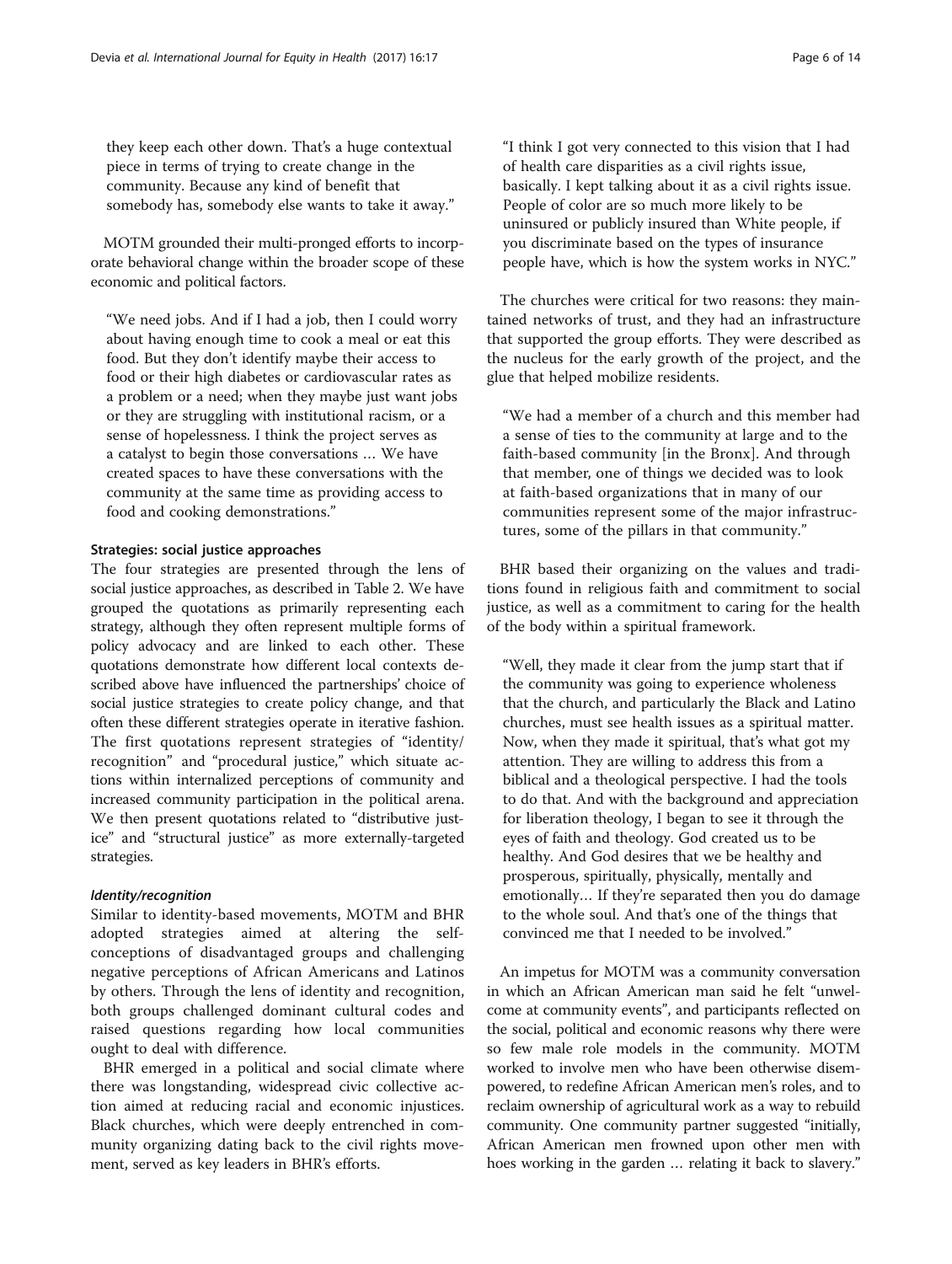<span id="page-6-0"></span>

|                           | Table 2 Typology of social justice strategies                                                                                                                                                |                                                                                                                                                      |                                                                                                                                                                                                                                                             |                                                                                                                                                                                              |                                                                                                                      |
|---------------------------|----------------------------------------------------------------------------------------------------------------------------------------------------------------------------------------------|------------------------------------------------------------------------------------------------------------------------------------------------------|-------------------------------------------------------------------------------------------------------------------------------------------------------------------------------------------------------------------------------------------------------------|----------------------------------------------------------------------------------------------------------------------------------------------------------------------------------------------|----------------------------------------------------------------------------------------------------------------------|
|                           |                                                                                                                                                                                              | Identity/Recognition                                                                                                                                 | Procedural Justice                                                                                                                                                                                                                                          | Distributive Justice                                                                                                                                                                         | Structural Justice                                                                                                   |
| Context and History       |                                                                                                                                                                                              | presumably rooted in cultural and social<br>identity domination, non-recognition,<br>Injustices that are cultural and are<br>and disrespect.         | The right to equality in decision-making<br>processes.                                                                                                                                                                                                      | and equal access to the same<br>The right to equal treatment<br>opportunities as anyone else<br>distribution of goods and<br>has or is given.                                                | disadvantages and oppression<br>Redistribution of resources in<br>order to address groups'<br>and to promote equity. |
| Bronx Health<br>REACH     | Segregation Practices in<br>food in the community.<br>Poor access to healthy<br>economic and racially<br>Health Care delivery.<br>charged crisis in the<br>- City experienced<br>960's-70's. | Faith-based social movement.<br>- Civil rights activism.                                                                                             | Representation of communities of color - Provision of fresh fruit and<br>- Faith-based community organizing.<br>in decision-making/policy bodies.                                                                                                           | regardless of neighborhood.<br>Equal access to healthcare<br>regardless of insurance<br>vegetables in all stores,<br>status.                                                                 | - End Medical Apartheid/<br>#Not62 Campaign.<br>Segregated Care.                                                     |
| Men on the<br><b>Move</b> | - Historic rural segregation.<br>food in the community.<br>Economic depredation.<br>- Poor access to healthy                                                                                 | African American men's<br>- Reclaim community gardens/<br>agriculture from slave legacy.<br>Redefining African American<br>community.<br>role in the | Representation of communities of color - Increased access to healthy<br>through vertical alliances with political<br>- Challenge race and power structures<br>in decision-making/policy bodies.<br>elites and developers to address<br>economic inequities. | increase job opportunities for<br>foods in local stores, farmers<br>African American businesses.<br>community and production<br>- Incremental reforms to<br>markets, and through<br>gardens. | - Land and water rights.<br>- Fair wage policies.                                                                    |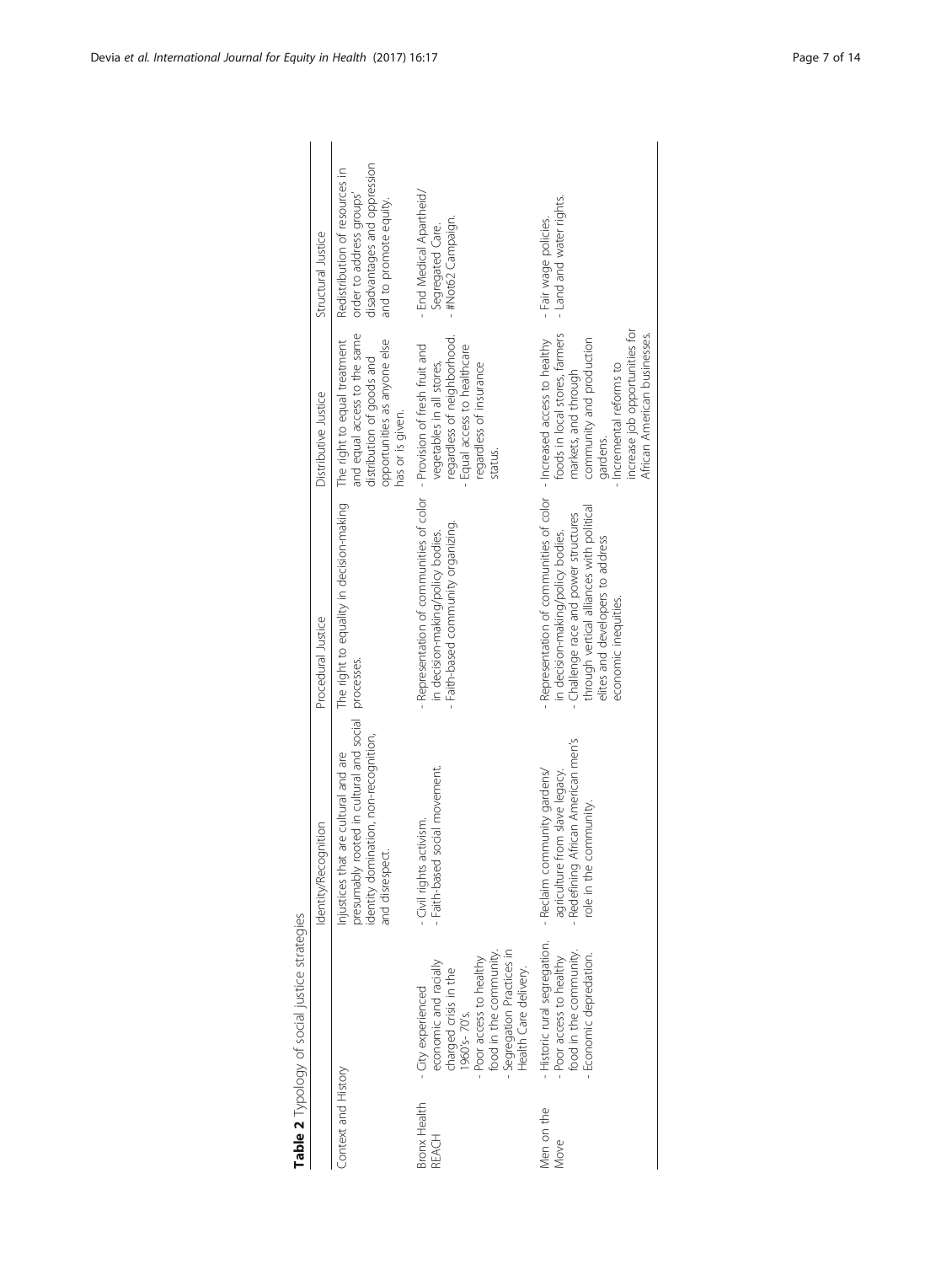However, as gardening groups gained presence in the community, and people saw that the program was hiring above minimum wage, painful associations with slavery were diminished, and community norms started to change.

"We've got guys the past couple years that worked in the garden that … [were on] parole or felon. We hire them. It helps to bring more people in, because these are guys that come off the street … well, man, they gave me a chance … [You have to] really take in community … You just can't take in people that are doing well. You have to take in people that's having a hard time. You can't leave anybody out."

Moreover, the visibility of MOTM's agricultural work modeled civic engagement that facilitated a shift in the perspective of the broader White community, from non-recognition and disrespect of African American men to acknowledging them as a valuable part of the community.

"We were working in the ballpark-that's where one of our gardens is. The ballpark shed needed to be cleaned out. Frank offered to this gentleman, who runs the ballpark, to clean out the shed with some of the guys from Leadership and Job Readiness. And he was very hesitant-the ballpark guy-but he allowed them to do it; afterwards, he came over and took them all out to breakfast, and he said how grateful he was; and he never would have actually believed that they could have done it … A lot of the Whites have never interacted with African Americans in this community … Those little tiny successes are huge in this community."

Though not named a faith-based initiative per se, MOTM also drew from the important role that the church plays in the Bootheel community.

"Using the churches in the community to help spread the word, to help get people in the church. Get your family. Set up a planting day … It's called, "Plant a Row." … Say you want to plant a row of beans besides your house and have a Men on the Move sign…you and your friend will get together plant a row, we'll take half, give back to the community; the other half go to you and your family."

# Procedural justice

By its very nature, CBPR seeks to advance procedural justice by incorporating community members and disadvantaged groups as central players in both research and policy advocacy. The MOTM and BHR partnerships pursued

different strategies to achieve adequate representation and voice among community members. In the South Bronx, participants noted that key leaders in the current project have been involved in long-term organizing to revitalize the area after the economic and social crisis of the late 1960's and 70's.

"Some of the [BHR] leaders were part of a very big movement in the Bronx in the '80s to help rebuild the Bronx after it had been really gutted by arson and greed. These are people out of the community who wrestle to the forces, wrested the Bronx from those forces, [and] cleaned up the community. Where you had mattresses and crack vials and drug needles, those people worked to create apartment buildings, home ownership, built schools, started afterschool program[s]. Those are the people who are the leaders and the foundations of our work."

Not only were churches seen as deeply entrenched in community organizing in the Bronx, they also cultivated active ministries that supported community leadership, itself a tenet of CBPR capacity-building.

"So that's why we talk about this as faith-based … whether it's in the nurses' ministry, the men's ministry, the women's ministry, the children's ministry … we've had programs that have come organically out of the church, where a member of that church has created or developed a [health] program that we, then, with the resources that we have been able to sort of codify those programs"

MOTM did not have organized structures to build on, yet successfully developed strategies to convince local developers and political elites to work with them to address structural economic inequities. MOTM used the privileged position of some core (White) university team members to make the community more visible and challenge traditional racist lens. This process of gaining access to White power structures began to democratize policy decisions, creating new avenues for longer-term reforms.

"What can we do to address the problems? All sorts of things … we've found that having the academic presence there, which for better or worse [is] primarily a White presence, helps people … and at one point we had a White businessman partner who was with us who helped to talk to a White economic developer; and that helped to pave some pathways that we now can walk on. So we sometimes create pathways that enable decisions to be made in our favor. Again, it's very racially biased. And we continue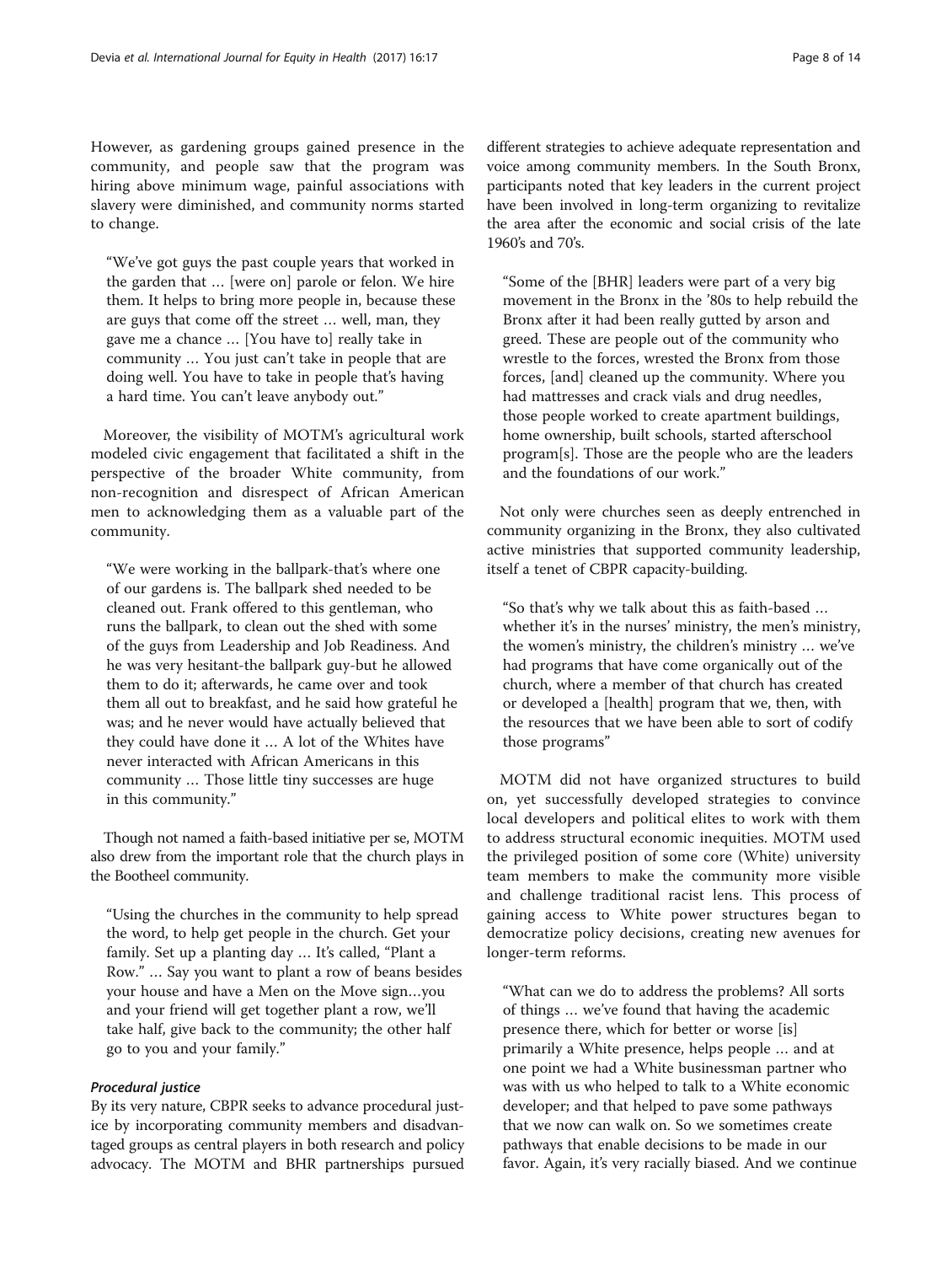to try and get access to those power places outside of our own little world with variable success."

As part of developing collective capacity, the MOTM partnership conversations modeled democratic decisionmaking and promoted a sense of power in all partners. Participants listened to the experiences and knowledge of the community as a strategy for recognizing community voice.

"Here we've got local knowledge in the community. They have a good sense of what works best, what has worked best in past years … versus another level of experience coming from outside of the community … For community members that don't know the value of their voice, sometimes you see them not wanting to speak loud so they are heard, when it's so important that they speak loud. So that the university partner, you could say, hears them."

Finally, increasing rural community members' exposure to national networks was a key component of the organizing process as it facilitated capacity building and community leadership.

"My involvement with NCC [National Community Committee of the CDC Prevention Centers] made me aware of the role that community has in addressing these social issues, the diversity in strategies and degree of engagement. It has also helped me to see clearly next steps in the process to accept responsibility as a part of the community and empower others to play an active role in helping to address these issues. I feel strongly that MOTM has laid a foundation for the social justice movement to take root in Pemiscot County."

#### Distributive justice strategies

Demands for recognition and voice in democratic processes were intertwined with efforts to engage in distributive justice strategies to increase access to resources that had been previously denied them. For example, BHR specifically undertook increasing access to healthy food, including working with churches to "adopt a Bodega."

"You keep telling us to eat [healthy], but we don't have any place to shop. The bodega on my corner doesn't have low-fat milk or 1% fat milk. They don't have vegetables. They don't have fruit…So we needed to talk about how we can look at these bodegas in the community and see how we can influence [them] to change some of the kinds of products and produce that they sold."

BHR partners also became aware of barriers to health care, through attempting to provide care to individuals in their congregations.

"I had one of the young men in the choir. He was passed out in the choir one Sunday. And everybody went running to him…But he says, 'No, no, no… Don't call the ambulance. Don't call the ambulance.' 'What do you mean don't call the ambulance?' 'No, I have no insurance. I have no insurance…I just don't want them to send me no bills.' It was instances like these that gave life to the Campaign to End Segregated Care."

Similarly, MOTM increased access to fresh produce through direct access to community gardens and through production gardens that provided produce to local vendors. One of the things this required was getting access to water for the gardens.

"The mayors in Caruthersville and Hayti helped us to get water to the land. We weren't able to at first, but they helped both in terms of permission to access the water and they also helped us to build the proper pipes."

MOTM also worked with local grocery stores to ensure access to low fat and low sodium products.

"We worked with the local grocery stores to be sure they carried low fat and low sodium products. Part of what made this possible was having taste testings so that customers would know how these would taste and how to prepare the different foods. We also used shelf talkers—signs that highlighted low fat and low sodium options."

## Structural justice strategies

Both partnerships have used recognition/identity politics, procedural justice and distributive justice approaches to build the foundation for structural justice approaches. The history of civil rights organizing in the Bronx facilitated structural campaigns, and the churches provided the mechanism to build on congregant's spiritual and civil rights identities to advocate structural changes. Community partners cited a mixture of collective bargaining and conflict to achieve social justice aims "one of the unique things that sort of evolved was that … we weren't beholden to anybody in the established medical community… We could challenge those things that were not working for us." Throughout the process, the coalition retained enough independence from the medical establishment to agitate for change through legal mechanisms. After the project pushed for health care reforms through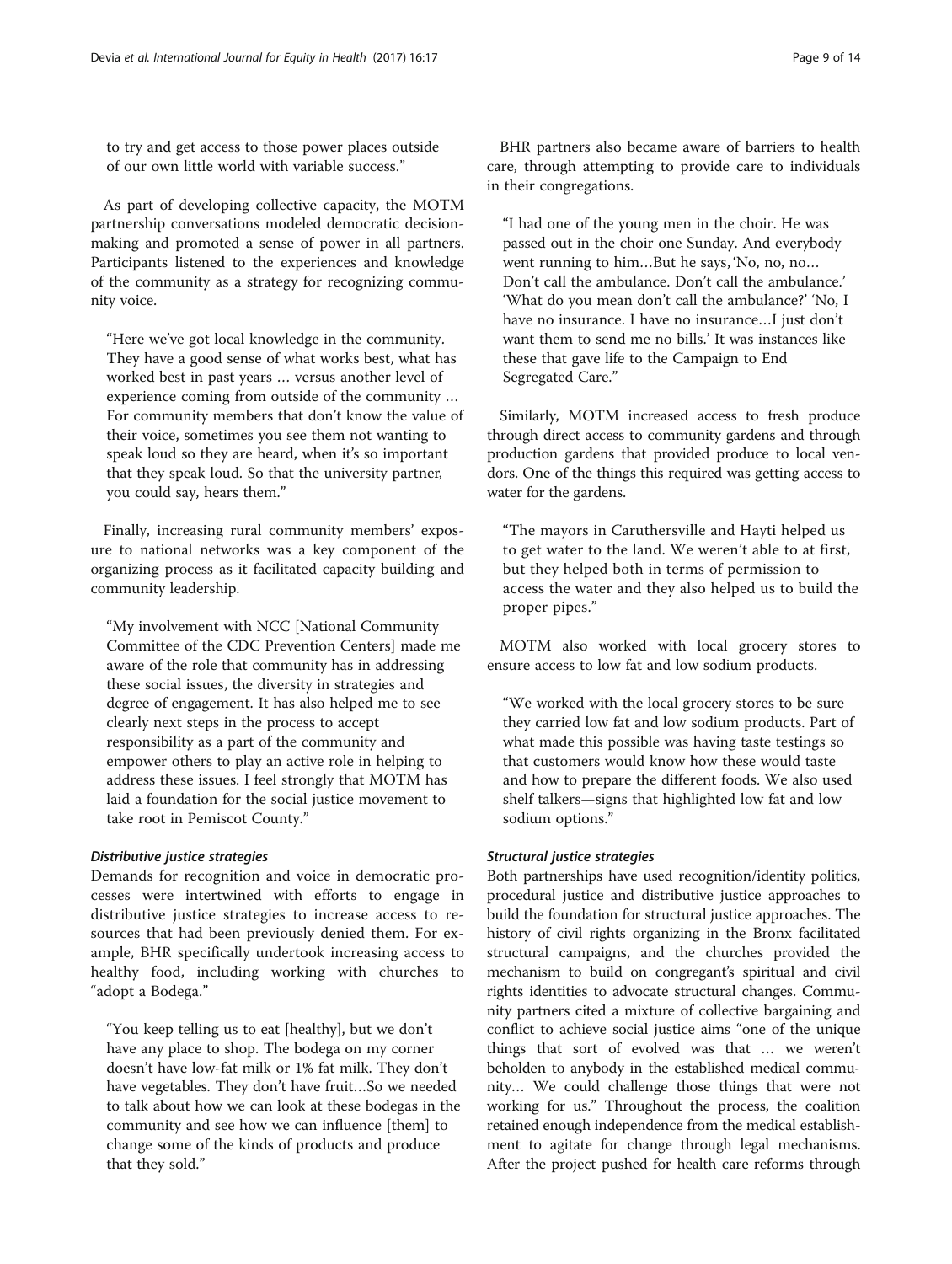political channels that "went nowhere" they filed a complaint against several hospitals.

"The elected officials previously had been very indifferent regarding this. We went to Albany I think about seven, maybe eight years ago to meet with elected officials on this issue, and we were politely received, as is often the case when you meet with them. But nothing happened. Do you understand? Of course, we filed a [complaint] against these hospitals with the Attorney General's office."

One major step toward structural justice for both partnerships is the acknowledgement that power and privilege varies among community and academic partners. For example, BHR coalition members of color often cited the leadership of a White doctor as validating their experience of discrimination in medical settings. This was also noted in MOTM, with the White PI committed to social justice, where partners made an early decision to address power and privilege differentials in discussions and readings (See Fig. 1). As a

result, the partners agreed to reallocate funds to local coalitions and to use the privilege of the academic partners to create a bridge between political elites and community partners.

"There's some work that we did that was helpful in terms making sure we were on the same page … We have this tree picture that shows two different trees. One tree has heavy disease burden in the branches, and then minimal community supports in the trunk, and then root determinants such as high levels of poverty, high unemployment, and racism. The other tree has lower disease burden, strong community networks and supports, and root determinants such as good educational opportunities and jobs. So we use things like that to start talking about kind of what's going on. We also read some things together that addressed race and racism … there was one on the experience of being a Black man …we used some of those pieces to have dialogue within our own partnership; to engage people in conversation and restructure our work to go beyond just behavioral factors."

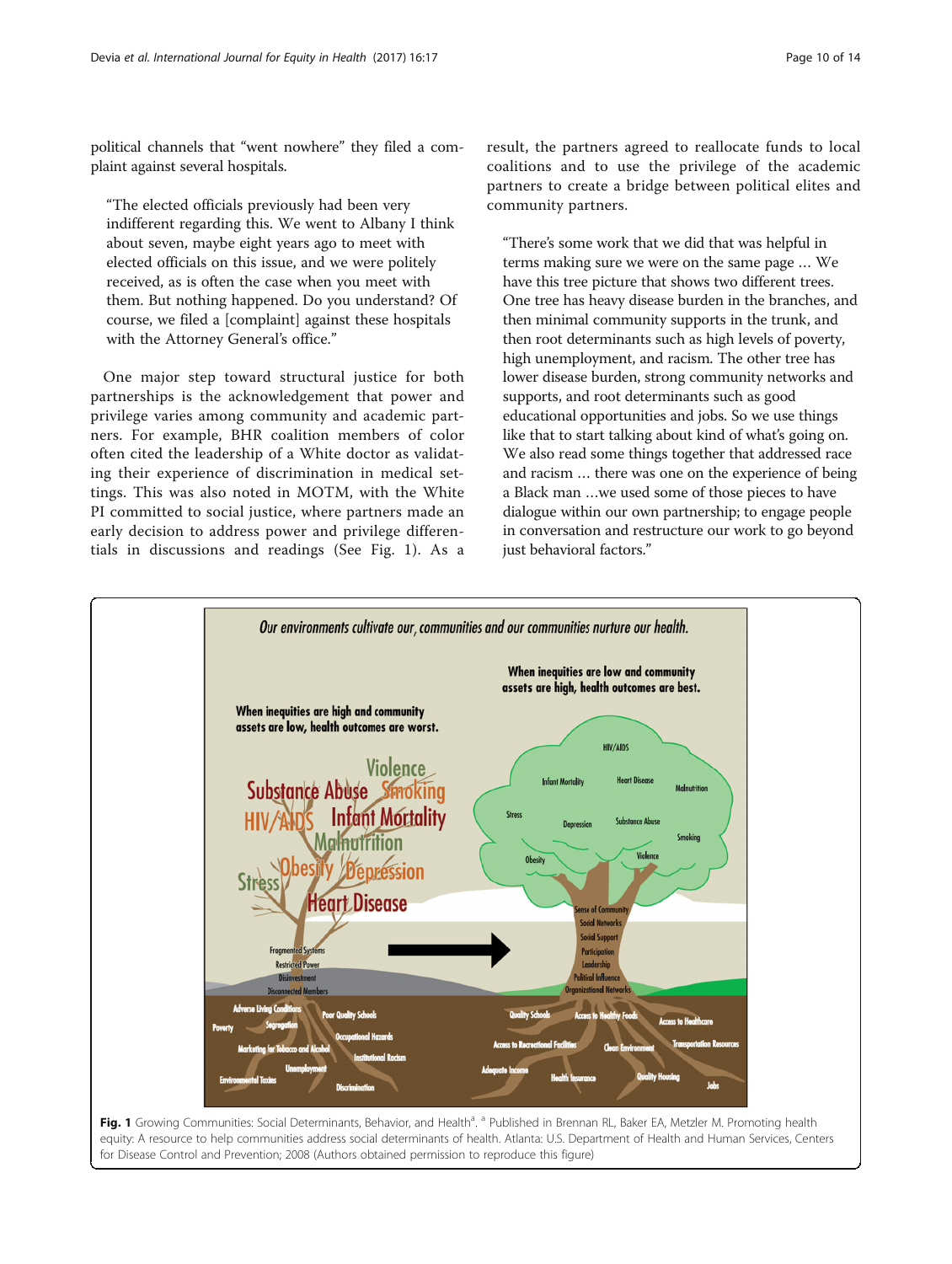In addition, acknowledging the lack of job opportunities and hurdles to employment, MOTM focused on economic development and policy actions around land. As an incremental policy reform, MOTM key partners engaged in strategic bargaining with elected officials to foster the growth of African American businesses throughout the area.

"The mayor of Hayti has been willing to give us plots of land to grow on. And we are hoping that we can even now begin to sell our produce from that plot of land which is all of a sudden … We now have a set of customers that's willing to purchase food from us; and we've distributed the food publicly and gotten donations before. But this will be the first time that we're edging ever so slightly into this business model."

## **Discussion**

The case studies presented here suggest that CBPR partnerships can work toward emancipatory change by engaging in struggles for identity/recognition and procedural justice, while simultaneously moving toward distributive and structural justice. This social justice framework underscores the reality that communities do not have compartmentalized problems and that the political, economic and social causes are strongly related [\[48\]](#page-13-0). High rates of diabetes and heart disease are not separate from the shortage of jobs, limited access to fresh fruits and vegetables, and the lack of health insurance. Neither do these problems have compartmentalized solutions. Jagosh et al. [[49](#page-13-0)] found, that partnership synergy, or the bringing together of multiple partners (and hence skills and perspectives) can lead to positive outcomes (e.g., trust, enhanced data collection) as well as form the foundation from which broader capacity and systems change outcomes emerge (e.g., policy and organizational changes). Presented here are four of the major lessons learned from our work highlighting key differences and similarities of both partnerships: 1) the importance of historical understanding of racial and social context, 2) the role of context in shaping partnership social justice strategies, 3) the role of national funding, and 4) the connection between CBPR and social justice movements.

# 1. Historical context and recognition of racial and social injustices

Despite the different historical and social contexts from which these partnerships evolved, there were common reflections about the recognition of racial and social injustices, which help partners build stronger and more trusting relationships. At the same time, the recognition of social injustice promoted partnership synergy as a proximal outcome that was instrumental in achieving the specific project and/or policy outcomes. In MOTM, their project emerged from a context of rural segregation and economic deprivation due to loss of land, jobs and African American owned businesses. The MOTM partnership explicitly engaged in building capacities to reduce economic inequalities through job creation and sustainable agricultural development, while simultaneously acknowledging that it was equally important to attend to more immediate problems such as high rates of diabetes and cardiovascular health. Early in their project, the MOTM partnership understood that unacknowledged racial segregation within rural economically disadvantaged environments intersects with the socioeconomic inequality between Blacks and Whites.

Similarly, the BHR partnership recognized a history of racial and social injustices in the South Bronx early in their project. In the case of BHR, their project emerged from a context of urban segregation, disinvestment in the 70's, and a dearth of services in the area (i.e., housing, medical care, education, access to healthy food). BHR coalition leaders had a long history of civil rights organizing and saw the current project as a part of longterm effort to rebuild the neighborhood. Over the years, the BHR coalition sponsored a range of health promotion activities addressing food access. They also decided to confront the power structures that shape access and delivery of health care in academic hospitals according to type of health insurance that effectively discriminates against poor, racial and ethnic minorities.

### 2. Social justice partnership strategies built on context

Our analysis indicated that while context was important in both case studies, the way these unfolded was different in each setting. Our analysis suggests that differences in social, political and economic context contributed to key differences in the relational dynamics of each partnership and influenced their actions. For MOTM, in terms of procedural justice this entailed strengthening cultural identity, community leadership and capacity building. With regard to distributive justice policy the emphasis was on increasing access to water and land rights and African American employment. In doing so, MOTM pursued incremental policy and economic development strategies to increase the employment of African American males, while simultaneously reclaiming farming practices, historically seen as reproducing oppressive slavery practices and as a transgressive practice of cultural pride. This approach addressed the limited systematic community organizing in the community, and the lack of African American leaders representing the needs of African Americans in Pemiscot County. Access to resources and positions of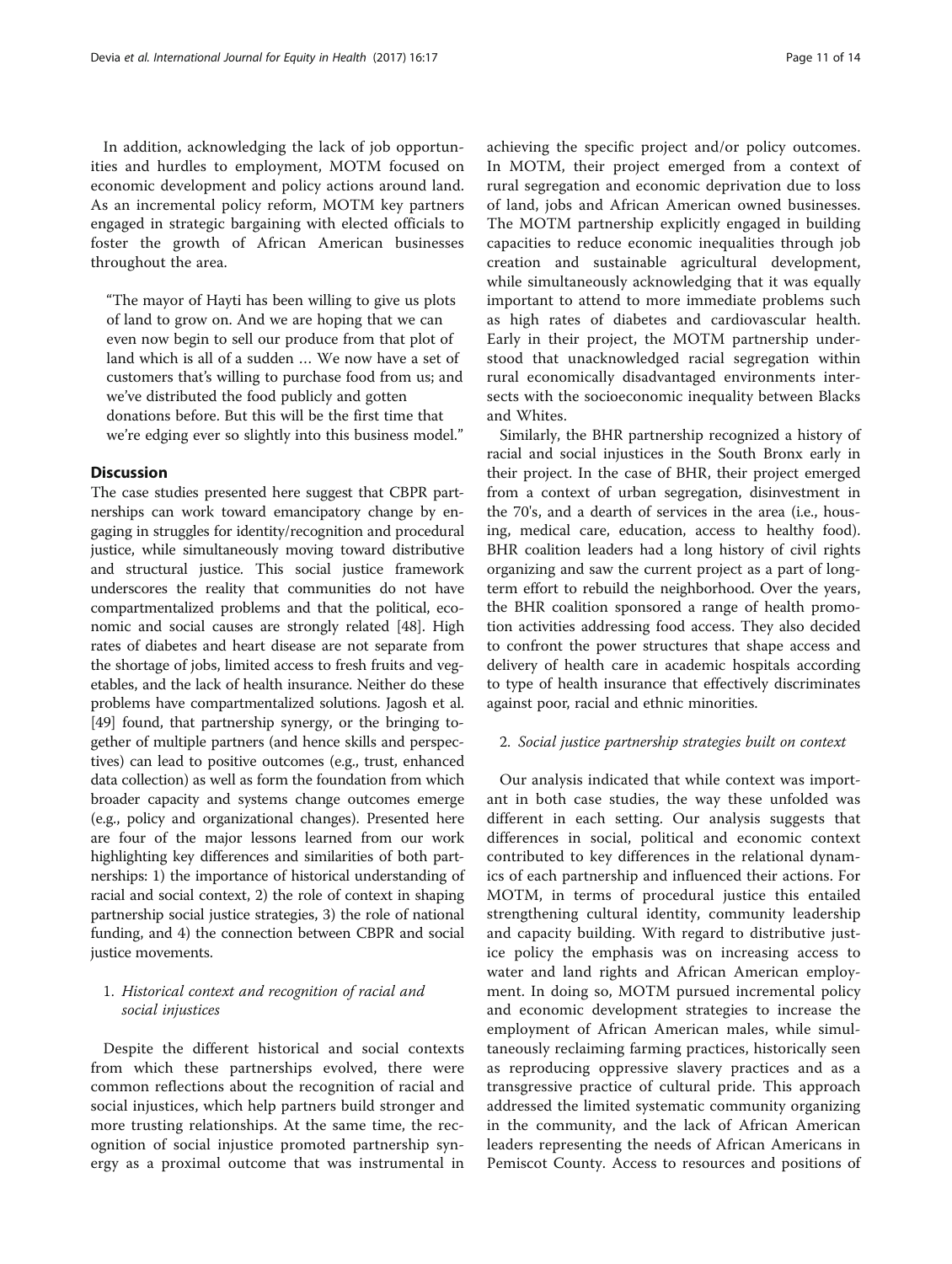power were the first and most feasible steps to pursue broader structural changes given the community's history.

For the BHR group, their connection to civil rights movement enabled them to build from cultural identity and leadership capacity to seek distributive justice targets such as increased access to healthy foods, as well as to advocate for structural change in inequitable health system structures. The BHR partnership recognized poor quality and access to health care in the community and pursued policy reforms aimed at ending medical apartheid known as "the segregated care campaign". By partnering with churches and community-based organizations, they engaged community members in supporting regulatory and legislative strategies to change the practice of steering patients to separate health care settings based on insurance status. This strategy was aimed at structural redistribution, because it called for new systems of health care, and it was a strategy of identity recognition because it sought to remediate the subordination of communities of color in the Bronx by linking poor health to wider patterns of racial discrimination.

In both cases, CBPR facilitated opportunities for partners to listen to each other and capitalize on power and privilege differences among their members (i.e., White physician, elected officials, academics, pastors, etc.). Furthermore, both groups similarly collaborated with churches to mobilize community members as churches provided the mechanisms to engage community residents through two related worlds: the spiritual and the social justice one.

## 3. Role of national funding

Funding that allows for planning and capacity building in communities proved to be important for these two partnerships to maintain a commitment to promoting a social movement. Both partnerships started with capacity-building funds from the Centers for Disease Control, with subsequent NIMHD research funds supporting their capacities to address racial and social inequities contributing to health disparities. Both funding streams validated community participation as part of their funding requirements. For example, CDC REACH funding awarded to BHR and CDC Prevention Research Center funding awarded to MOTM required that community-based organizations were integral to the grant design and implementation. Additionally, both partnerships received two iterations of the 11-year CBPR pathway, funded by NIMHD, which supported a 3-year planning grant, followed by 5 years of intervention research. Both partnerships shared funding with partnering community-based organizations in order to build capacity and re-energize community advocates and volunteers, which ultimately provided greater potential for change. The longevity of funding also allowed the partnerships to build sufficient trust to process the privilege and power dynamics inherent in community-academic partnerships where traditionally the academic partners dominate.

As indicated in both case studies, federal agencies commitment to long-term funding streams that support continuous partnership development are critical because these can evolve into effective health and racial equity advocacy entities. Long-term funding, coupled with requirements to share funding with communities (or to base funding within community based organizations and tribes as non-traditional grantees) can strengthen the potential of CBPR partnerships to influence procedural justice and/or bolster other forms of social justice articulated in this paper.

#### 4. CBPR and social justice movements

Our analysis demonstrates that CBPR partnerships can achieve both short and long-term policy changes aimed at remediating a variety of injustices experienced by communities. A key lesson from our analysis is that building from core CBPR values, a social justice orientation, does not preclude partnerships from effectively achieving specific grant outcomes. On the contrary, our analysis suggests that both the MOTM and BHR crafted multilevel interventions that sought individual health gains as well as working towards achieving multiple forms of justice.

Our study illustrates how CBPR partnerships are capable of pursuing structural policy reforms even under very different social and political conditions. CBPR partnerships can provide an important deliberative function that encourages political participation from groups that are typically marginalized in US democracy. Indeed, our analysis reveals how both projects represent a form of social movement building that can increase civic engagement.

#### Study limitation

There are several limitations to our work. Perhaps most important is that almost by definition the outcomes achieved by projects that use CBPR approaches depend to a large extent on the specific context as well as the values and capacities of the partners involved. Therefore, the aspects of the context and partners that were found to be important within our two case studies may have differing importance in other contexts and among other partners. Another limitation to generalizing our work is that our work here engaged African American and Latino communities. The specific challenges faced by CBPR partnerships working with other marginalized groups and the strategies required to redress their injustices will require specific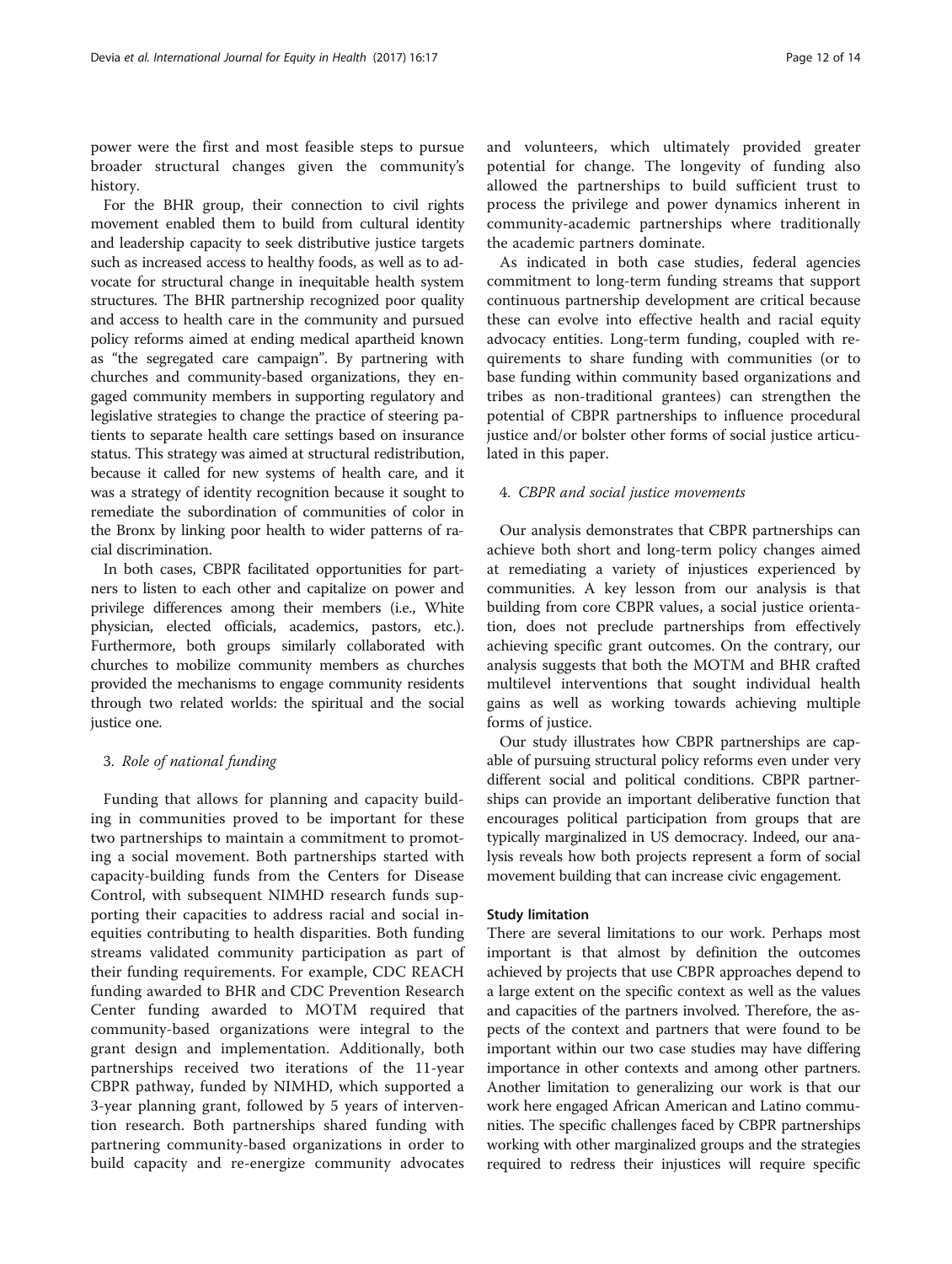<span id="page-12-0"></span>analyses of their own histories, contexts, values, and capacities.

# Conclusion

CBPR, when it is employed within the context of social justice, is far more than a research modality, and can accomplish far more than intended health and grant outcomes [[50\]](#page-13-0). As demonstrated above, BHR and MOTM have fostered social cohesion, built local capacity and helped strengthen leadership within and among community partners—skills that the community will retain long after the projects and researchers are gone. Moreover, CBPR can bridge the role of scientific evidence with civic engagement and political participation, strengthening community members as political and social agents who can integrate data into their social justice and community organizing strategies.

#### Abbreviations

BHR: Bronx Health REACH; CBPR: Community-based Participatory Research; CDC: Centers for Disease Control and Prevention; FBOI: Faith-based Outreach Initiative; MOTM: Men on the Move; NCC: National Community Committee; NIH: National Institute of Health; NIMHD: National Institute on Minority Health and Health Disparities; NYC: New York City; SLU: Saint Louis University; UNM: University of New Mexico

#### **Acknowledaments**

The authors thank the dedicated members of the Men of the Move and Bronx Health REACH coalitions for their hard work and steadfast support to eliminating health disparities and social injustices.

#### Funding

This article was supported in part by "Research for Improved Health," a NARCH V partnership of the National Congress of American Indians Policy Research Center (with special thanks to PI, Dr. Malia Villegas); the University of Washington (with special thanks to co-PI, Dr. Bonnie Duran); and the University of New Mexico. Specific NARCH V funding, U261HS300293 and U261IHS0036, included support from the National Institute of General Medical Sciences in partnership with the Indian Health Service, with funds from the National Institute of Drug Abuse, National Center for Research Resources, Office of Behavioral Social Sciences Research, National Cancer Institute, National Institute of Minority Health and Health Disparities, and Health Resources Services Administration. Men on the Move and Bronx Health REACH were supported in part by the National Institute of Minority Health and Health Disparities (R24 MDOO-1590 and 5R24 MD001644 respectively); and Centers for Disease Control and Prevention (US 48 DP-0000 and 5U58DP000943 respectively).

#### Availability of data and materials

Not applicable. However, any data and materials described in this study are available upon request.

#### Authors' contribution

All authors contributed to the conception of the manuscript, interpretation of data and preparation of the manuscript. CD, NW, EAB & SSY wrote the first draft of the manuscript. All other authors (EB, MG, FM, MM, CR, & BV) substantially helped revise it for critical content. All authors read and approved the final manuscript.

#### Competing interests

The authors declare that they have no competing interests.

#### Consent for publication

Consent for publication was obtained from the participants.

#### Ethics approval and consent to participate

All of the participants received detailed information regarding the purpose and nature of the study. Informed written consent was obtained from study participants prior data collection. This study received Institutional Review Board approval from UNM, reference number HRRC#:10–186.

#### Author details

<sup>1</sup> Bronx Health REACH, Institute for Family Health, New York, USA. <sup>2</sup> School of Public Health and Health Policy, City University of New York, New York, USA. <sup>3</sup>College for Public Health and Social Justice, Saint Louis University, St. Louis USA. <sup>4</sup> Department of Political Science, University of New Mexico, Albuquerque, USA.<sup>5</sup>Men on the Move, Saint Louis University, College for Public Health and Social Justice, St. Louis, USA. <sup>6</sup>School of Public Health, University of Michigan, Ann Arbor, USA. <sup>7</sup> Center for Participatory Research University of New Mexico, Albuquerque, USA.

#### Received: 18 March 2016 Accepted: 28 December 2016 Published online: 21 February 2017

#### References

- Israel BA, Schulz AJ, Parker E, et al. Community-based Participatory research: Policy recommendations for Promoting a Partnership approach in health research. Educ Health (Abingdon). 2001;14(2):182–97.
- 2. Wallerstein N, Duran B. Using community-based Participatory research to address health Disparities. Health Promot Pract. 2006;7(3):312–23.
- 3. Collins J. Addressing racial and ethnic disparities: lessons from the reach 2010 communities. J Health Care Poor Underserved. 2006;17(2 Suppl):1–5.
- Minkler M, Garcia A, Rubin V, et al. Community-Based Participatory Research: A Strategy for Building Healthy Communities and Promoting Health Through Policy Change. Oakland: PolicyLink; 2012.
- Minkler M, Salvatore AL, Chang C. Wage Theft as a Neglected Public Health Problem: An Overview and Case Study From San Francisco's Chinatown District. A J Public Health. 2014;104(6):1010–20.
- 6. US Department of Health and Human Services. Report of the Secretary's Task Force on Black & Minority Health. MMWR Morb Mortal Wkly Rep. 1986; 35(8):109–12.
- 7. Krieger N. Epidemiology and the People's Health: Theory and Context. New York: Oxford University Press; 2011.
- 8. Marmot M. Social determinants of health inequalities. Lancet. 2005; 365(9464):1099–104.
- 9. Marmot M, Friel S, Bell R, et al. Closing the gap in a generation: health equity through action on the social determinants of health. Lancet. 2008; 372(9650):1661–69.
- 10. Israel BA, Eng E, Schulz AJ, et al. Methods in Community-Based Participatory Research for Health. San Francisco: Jossey-Bass; 2005.
- 11. Minkler M, Wallerstein N. Community-based participatory research for health: From process to outcome (2nd edition). San Francisco: Jossey Bass; 2008.
- 12. Dworkin R. Taking Rights Seriously. Cambridge: Harvard University Press; 1977.
- 13. Garcia AP, Wallerstein N, Hricko A, et al. THE (Trade, Health, Enviroment) Impact Project: A community-based Participatory Research Justice Case Study. Environ Justice. 2013;6(1):17–26.
- 14. Gonzalez PA, Minkler M, Garcia AP, et al. Community-Based Participatory Research and Policy Advocacy to Reduce Diesel Exposure in West Oakland, California. Am J Public Health. 2011;101(S1):S166–75.
- 15. Cacari-Stone L, Wallerstein N, Garcia PA, et al. The Promise of Community-Based Participatory Research for Health Equity: A Conceptual Model for Bridging Evidence With Policy. Am J Public Health. 2014;104(9):1615–23.
- 16. Freudenberg N, Tsui E. Evidence, power, and policy change in communitybased participatory research. Am J Public Health. 2014;104(1):11–24.
- 17. Glover Blackwell A, Thompson M, Freudenberg N, et al. Using community organizing and community building to influence public policy. In: Minkler M, editor. Community Organizing and Community Building for Health. 3rd ed. New Brunswick: Rutgers University Press; 2012. p. 371–85.
- 18. Minkler M, Hammel J, Gill CJ, et al. Community based participatory research in disability and long-term care policy: a case study. J Disabil Policy Stud. 2008;19(2):114–26.
- 19. Minkler M. Linking science and policy through community-based participatory research to study and address health disparities. Am J Public Health. 2010;100(1 suppl):S81–7.